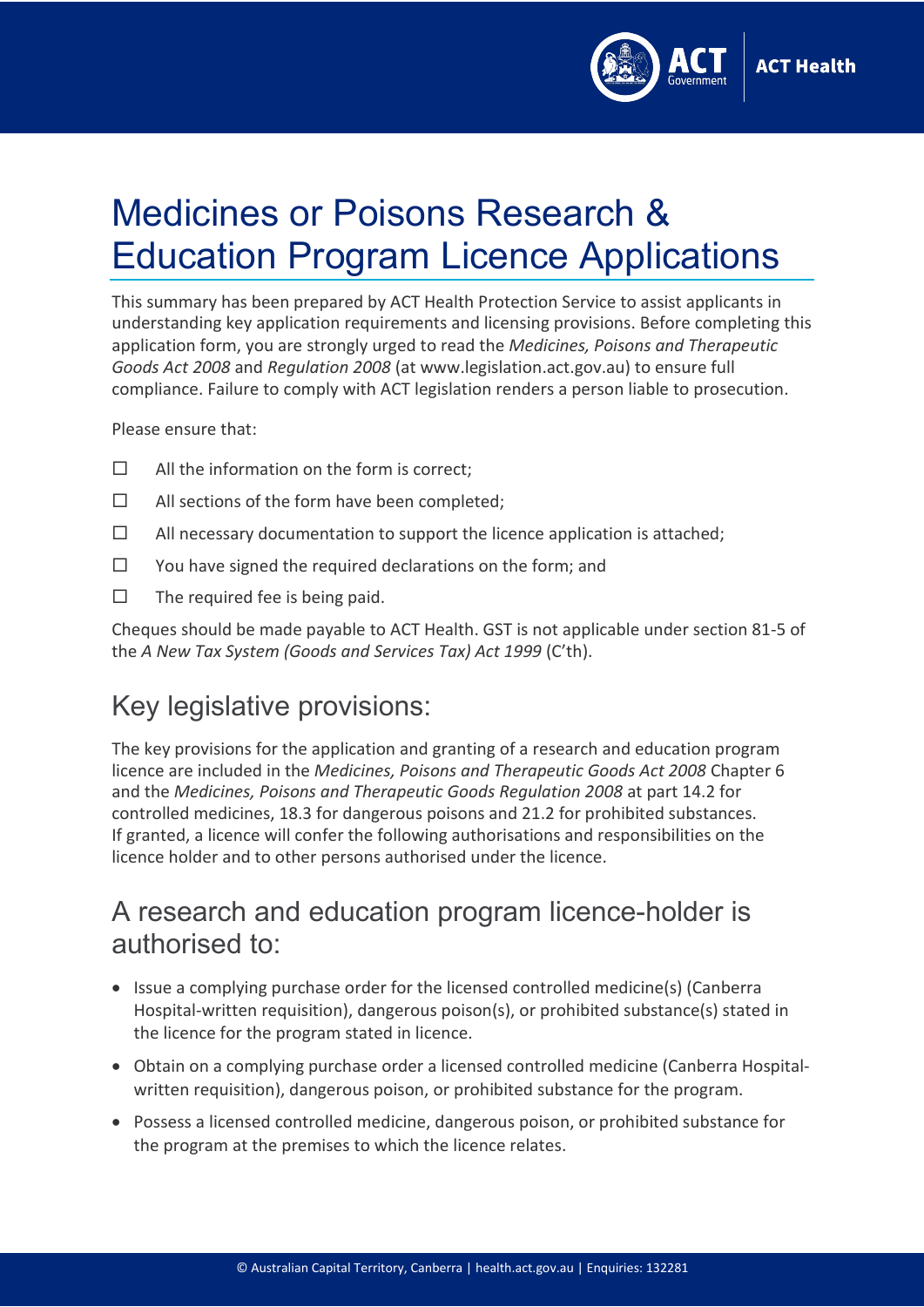

• Supply a licensed controlled medicine, dangerous poison, or prohibited substance to anyone taking part in the program for the purposes of the program.

#### A research and education program supervisor, and anyone taking part in the program, is authorised to:

• Deal with a licensed controlled medicine, dangerous poison, or prohibited substance as authorised by the licence at the premises stated in the licence.

### A research and education program licence-holder must:

- Ensure controlled medicines are stored in a locked medicines cabinet, safe, strong room or vault.
- Ensure the security of the lock key or lock combination to the storage receptacle.
- Keep controlled medicines registers at the premises where the controlled medicines are kept. Each page in a controlled medicines register must relate to a single form and strength of a controlled medicine.
- Ensure dangerous poisons are stored in a place where only authorised persons, and not the public, have access.
- Keep dangerous poisons registers at the premises where the dangerous poisons are kept. Each page in a dangerous poisons register must relate to a single form and strength of a dangerous poison.
- Ensure prohibited substances are stored in a locked medicines cabinet, safe, strong room or vault.
- Ensure the security of the lock key or lock combination to the storage receptacle.
- Keep prohibited substances registers at the premises where the prohibited substances are kept. Each page in a prohibited substances register must relate to a single form and strength of a prohibited substance.

# Further Information

For further information, please visit the [Health Protection Service](https://www.health.act.gov.au/businesses/medicine-and-poisons-licences-and-permits) website or contact the Health Protection Service on 5124 9208.

Howard Florey Centenary House, 25 Mulley Street, Holder ACT 2611 Locked Bag 5005, Weston Creek ACT 2611 Phone: 5124 9208 Fax: 5124 9309 Email: [hps@act.gov.au](mailto:hps@act.gov.au)